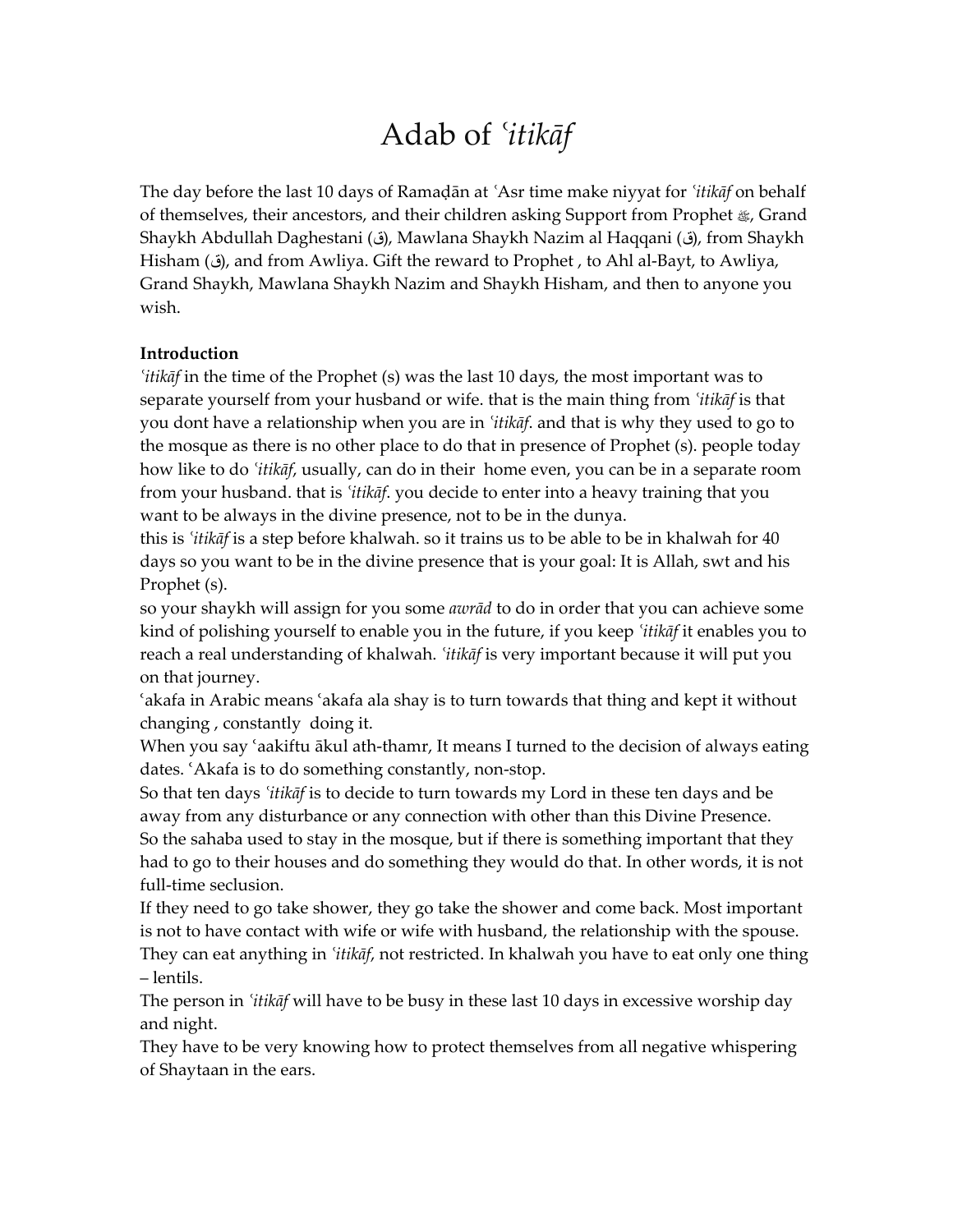First as much as possible, they don't need to talk to anyone. Although they can talk about anything Islamic, it is ok, and they can listen to talks on Islam, ask questions, listen to hadith. But it must be dedicated to non-worldly, non-*dunya*, no need to talk about going to Wal-mart and talking about what toy I will buy my son. All the focus is Allah and His Prophet (s).

So you being the day before by Maghrib, the 24 hours begins at Maghrib for *awliyāullah*. So if you decide to go you go before Maghrib by two hours and make ablution on the *niyyah* of *¿itikāf*,

Then you go in and sit there and begin the *awrād* assigned to you the normal *awrād* assigned to everyone is to read one *juz* to 3 a day if they know how to read Quran. If they don't know to read they can read the meaning in English. Then *Dalail al-khayrat* every day one *juz*. If they don't know Arabic, then they can do 100 salawat on Prophet (s) in place of *Dalail al-khayrat*. and if they don't know to read Quran they can do 100 times *Qul h*ū*w allāhu āħad* and 3 *juz* will be 300 times *Qul h*ū*w allāhu āħad*.

# **Instructions**

Beginning with first day take ablution in the *Zāwīyah*, and perform the *Adab*, and pray Šalātu 'l-Maghrib in *Jama¿ah*, continue with *Awrād* up to Šalātu' l-*¿*Ishā in *Jama¿ah*.

#### **Niyyah:**

Nawaytu 'l-arbā¿īn, nawaytu 'l-*¿*itikāf, nawaytu 'lkhalwah, nawaytu 'l-'uzlah, nawaytu 'r-riyāda, nawaytu 's-sulūk nawaytu 'ş-şiyām lillāhi ta'alā al-¿Adhīm fī hādhal-jāmi¿i.

| .<br>نَوِيتُ الأَرْبِعينِ، نَوِيتُ الاعتكاف نَوِيتُ الْحَلَوةِ  نَوَيتُ |
|-------------------------------------------------------------------------|
| العُزَّلَة، نَويتُ الرياضة ۚ نويتُ السُلوك، لله تَعالى فمي              |
| هذالجامع.                                                               |

For the sake of blessings (barakah) I intend the forty (days of seclusion); I intend isolation; I intend discipline (of the ego); I intend to travel in God's Path; I intend fasting, for the sake of God the Almighty, in this mosque.

## **Daily Dhikr:**

| Allāh, Allāh                        | الله الله                                                             | 5,000 aloud, 5,000    |
|-------------------------------------|-----------------------------------------------------------------------|-----------------------|
|                                     |                                                                       | silent, up to 74,000. |
| Salawāt:                            |                                                                       | 2,500 up to 24,000    |
| Allāhumma șalli 'alā Muḥammadin wa  | اللَّهُمَّ صل على مُحَمَّد وعلى<br>آلَ مُحَمَّد وسلم                  |                       |
| 'alā āli Muhammadin wa sallim       |                                                                       |                       |
| lā ilāha ill-Allāh                  | أَنْ لا إله إلا الله                                                  | 1000                  |
| Subhānallāh wa bi hamdhihi          |                                                                       | 100                   |
| subhānallāh il-'Azīm Astaghfirullāh | سُبحانَ الله ومَجَمْده. سُبْحانَ اللهِ العَظيمِ<br>أَسْتَغْفِرُ اللهِ |                       |
| Astaghfirullāhu 'l-'Azīm, wa atūbu  | أسْتَغفِرُ الله العَظيم وآتوبُ إليه                                   | 100                   |
| ilayh                               |                                                                       |                       |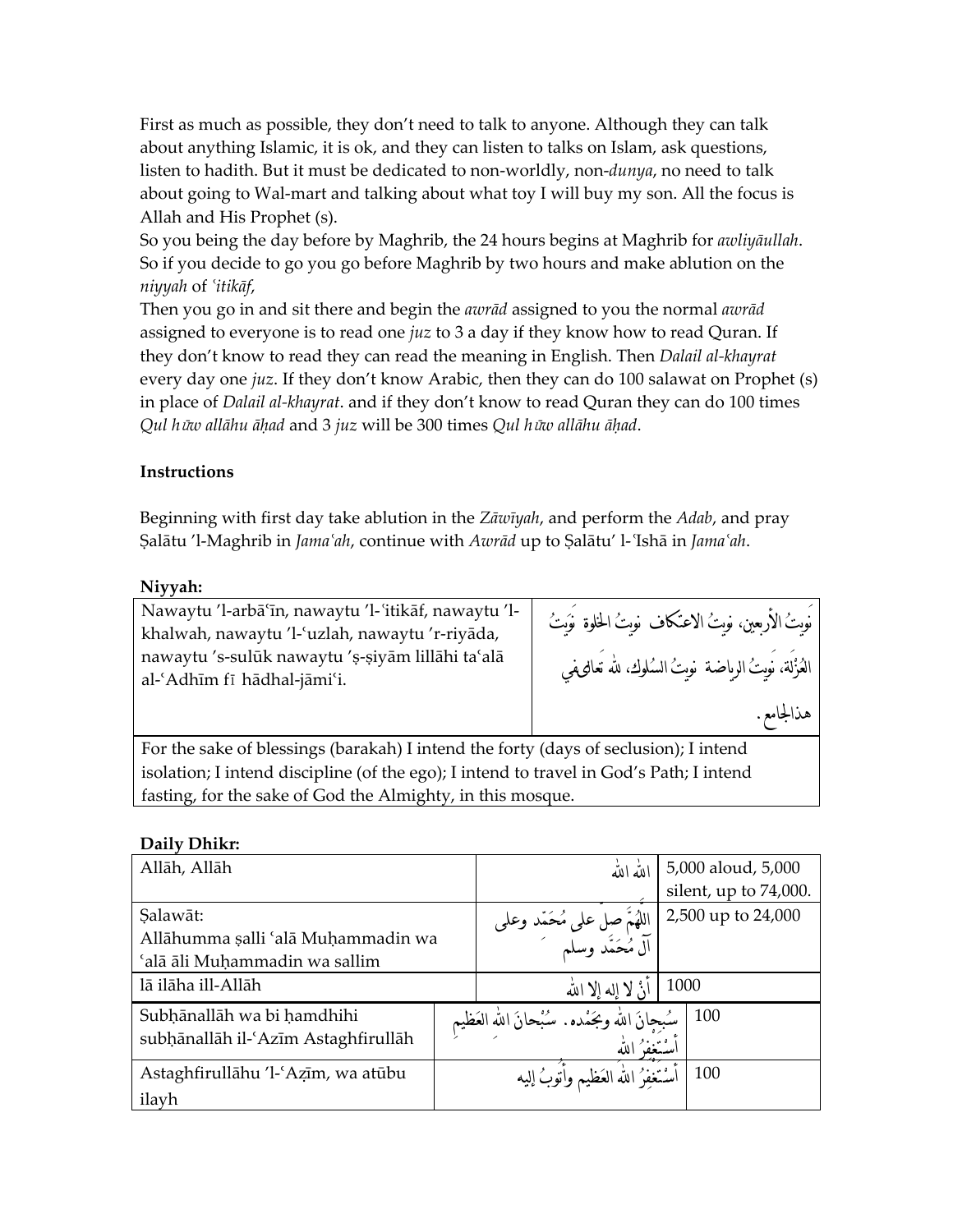| Subūḥun quddūsun rabbunā wa<br>rabbu 'l-malā'ikati wa 'r-Rūh        | سبوح قدوس ربنا ورب الملائكة والروح                                  | 100                         |
|---------------------------------------------------------------------|---------------------------------------------------------------------|-----------------------------|
| Bismillāhi 'r-Raḥmāni 'r-Rahīm<br>dhālika taqdīru 'l-'azīzi 'l-alīm | بِسْمِ اللهِ الرَّحْمنِ الرَّحيمِ ذِلكَ تقدِيرُ العَزِيزِ<br>لعَليم | 100                         |
| alhamdulillāh                                                       | الجُمْدُ لله                                                        | 100                         |
| Shukran lillāh                                                      | شكرأ للهُ                                                           | 100                         |
| subhānallāh                                                         | سُبْحانُ الله                                                       | 100                         |
| Allāhū akbar                                                        | : اللهُ أَكَمَ                                                      | 100                         |
| Hasbun-Allāh wa ni'm al-wakīl                                       | حَسبنا الله ونعم الوكيل                                             | 100                         |
| lā hawla wa lā quwwata illa billāh il-<br>'Alīyy il-'Azīm.          | لا حَوْل ولا قَوَّة إلا بالله العَلِيّ العَظيم                      | 100                         |
| juz Qurān                                                           | جزء من القرآن                                                       | 1 or 100 Sūrat<br>al-Ikhlāș |
| Dalā'il al-Khayrāt                                                  | دلائل الخبرات                                                       | 1 Hizb                      |
|                                                                     |                                                                     | (chapter) or                |
|                                                                     |                                                                     | 100 Şalawāt                 |

In all the *awrād*, try to meditate on the heart remembering the meaning.

Daily Procedure:

Day begins at Maghrib. Take ablution hour before Maghrib and then perform the Adab before sunset. Continue with daily devotions until after Isha.

Wake up before Salātu 'l-Fajr around 2 am and pray Salātu'l-Wuḍu and pray Salātu't-Tahajjud.

and then wait for the others. In the meantime recite up to 1000 lā ilāha ill-Allāh, 1000 Sūrat al-Ikhlāš, and the other additional recitation above. Break them into sets of 100. When you finish one set, then do the next.

For example: Do 100 lā ilāha ill-Allāh, 100 Sūrat al-Ikhlāš, 100 Subħānallāh wa bi ħamdhihi subħānallāh il-¿Azīm Astaghfirullāh, 100 Astaghfirullāhu 'l-¿Az.īm, wa atūbu ilayh, 100 Subūħun quddūsun rabbunā wa rabbu 'l-malā¿ikati wa 'r-Rūħ, 100 hasbunAllah wa ni`amal wakeel, 100 subhanAllah wa bihamdihi subhanalla il-`adheem istaghfirullah, 100 bismillah ir-rahmanir-raheem dhaalik taqdeer ul-`azeez il-`aleem, 100 alħamdulillāh, 100 Shukran lillāh, 100 subħānallāh,

, 100 Allāhū akbar, 100 Ħasbun-Allāh wa ni¿m al-wakīl, lā ħawla wa lā quwwata illa billāh il-'Alīyy il-'Azīm.

Then if time remains, do 500 yā Šamad then 500 astaghfirullāh on the intention above, and then another 500 on the intention above, and then 500 alħamdulillāh on the intention above, and then 500 alħamdulillāh on the intention above.

Then if you have time do the awrad that I mentioned, always connecting heart with Mawlana Shaykh Nazim, which we call rābiţa and murāqabah to Mawlana Shaykh